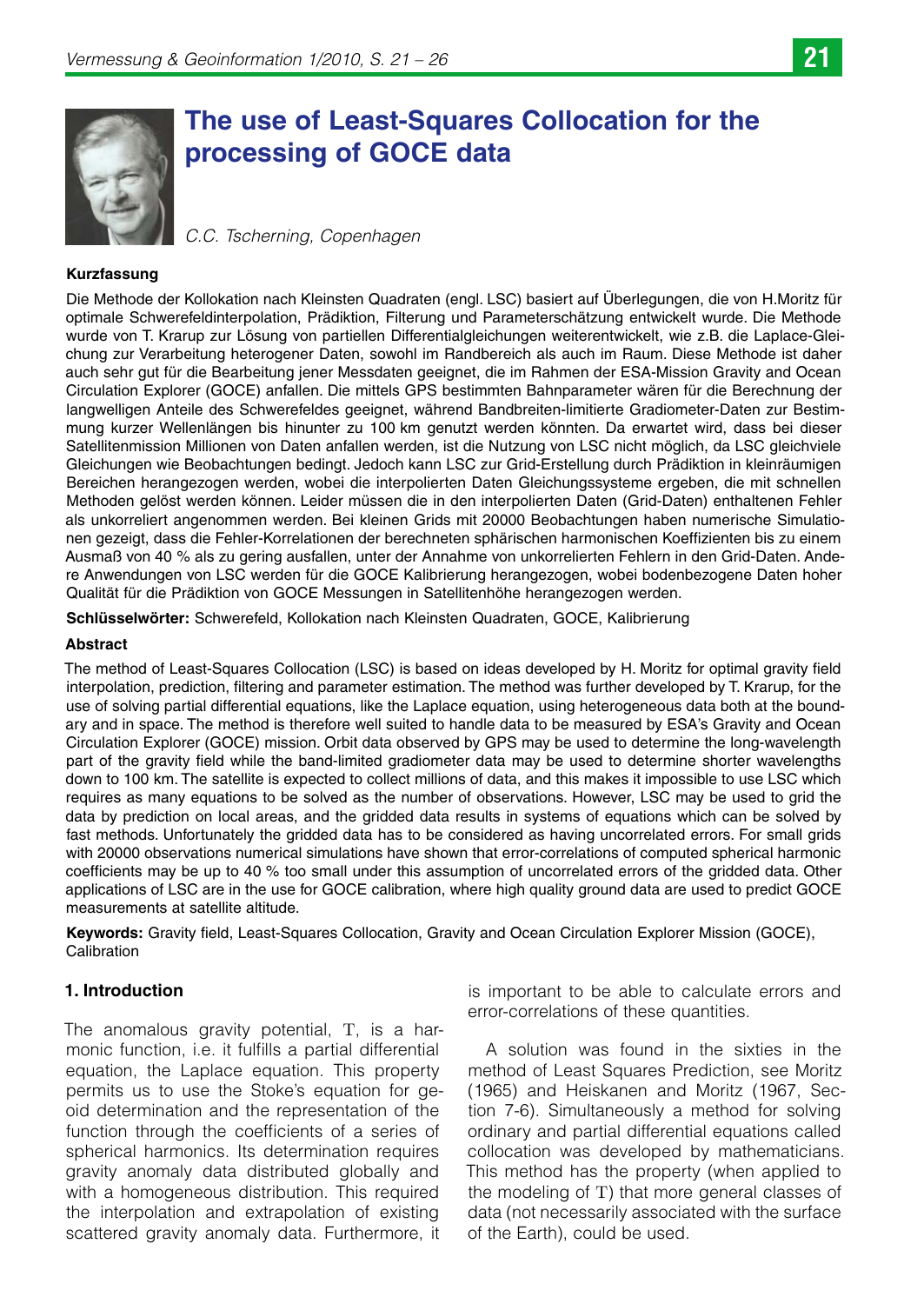The connection between the collocation method and the method of Least Squares Prediction method was recognized by T. Krarup (1969), and lead to the development of the method called Least-Squares Collocation (LSC), which merged statistical and purely mathematical tools.

The relationship between the methods is most clearly illustrated by the fact that a covariance function (of the anomalous potential T) simultaneously is a reproducing kernel in a Hilbert space of harmonic functions.

When applying Least Squares Prediction, the covariance function is empirically estimated, and its use leads to predictions which are the "best" in a least-squares global sense. If the reproducing kernel is selected so that it approximates the covariance function, then the use of the collocation method will also lead to a solution which is the "best".

The method has been widely used for many gravity field applications: geoid determination, prediction of deflections of the vertical (see e.g. Heitz and Tscherning (1972)), gravity anomaly prediction and computation of spherical harmonic coefficients (Howe et al. 2003). Also the ability to compute error-estimates and error-correlations have been utilized, see e.g. Arabelos et al. (2007) and Arabelos and Tscherning (2008).

A limitation, however, has been that there has to be solved as many equations as the number of data. Different procedures have been proposed to circumvent this problem (Moritz, 1973, Tscherning, 1974). But if the data are gridded to form a grid of data distributed equidistantly in longitude, symmetries arise in the normal-equations, which may be taken advantage of. Based on ideas by Colombo (1979) a general procedure called Fast Spherical Collocation (FSC) was developed by Sansò and Tscherning (2003).

The planned use of LSC for processing data from the Gravity and Ocean Circulation Explorer Satellite (GOCE), Johannesen et al.,(2003) will be described in the following. It is very much due to the results achieved in the research of H. Moritz that LSC has matured so much that it has been accepted as a valid tool for the processing of data from the GOCE mission.

## **2. Processing of GOCE data**

GOCE was launched 17 March, 2009 by ESA. The satellite carries GPS receivers which permit the precise determination of the position and velocity. The main gravity instrument is the 3 axis gradiometer, which will determine the gravity

gradients, i.e. the second order derivatives of the potential V. The derivatives will be determined in a frame determined by star-trackers. Furthermore, in order to increase the sensitivity, the measurements will be restricted to the so-called measurement band-width, corresponding to wavelengths in the range from 100 km to 1200 km.

The data will initially be processed by the socalled High-Level Processing Facility (HPF) and subsequently made available for processing by groups approved by ESA. The HPF is composed of scientists from 10 European institutions, including TU Graz and the University of Copenhagen, who collaborate on producing the best possible results from GOCE.

There will be used 3 main processing schemes:

- the direct method, which use the basic observation equations and least-squares adjustment
- $\blacksquare$  the time-wise method which takes advantage of the time-wise sampling of the data
- $\blacksquare$  the space-wise method which take advantage of the spatial correlation of the data

Besides this the HPF will determine fast (using parts of the data) spherical harmonic solutions with the purpose of continuously checking the state of the satellite. A further task is the determination of possible outliers and the filling of data-gaps.

The satellite is expected to collect data in at least 2 years. The instruments will collect data with a 1 Hz sampling rate, so the amount of data will be very large.

The main products by the HPF will be spherical harmonic coefficients and associated errorcovariances up to a maximum degree of about 250, (i.e. 62500 coefficients) and gravity gradients given in a North-West-Up (NWU) frame.

## **3. The use of LSC**

## **3.1 Gridding and interpolating**

The basic equations of LSC are shown in the Appendix. Here we see that in order to determine an approximation to T, a number of equations equal to the number of observations must be solved. This makes it impossible to use all data simultaneously.

However, LSC will be used to grid (interpolate) data, making the foundation for using numerical integration procedures to determine coefficients of a spherical harmonic expansion.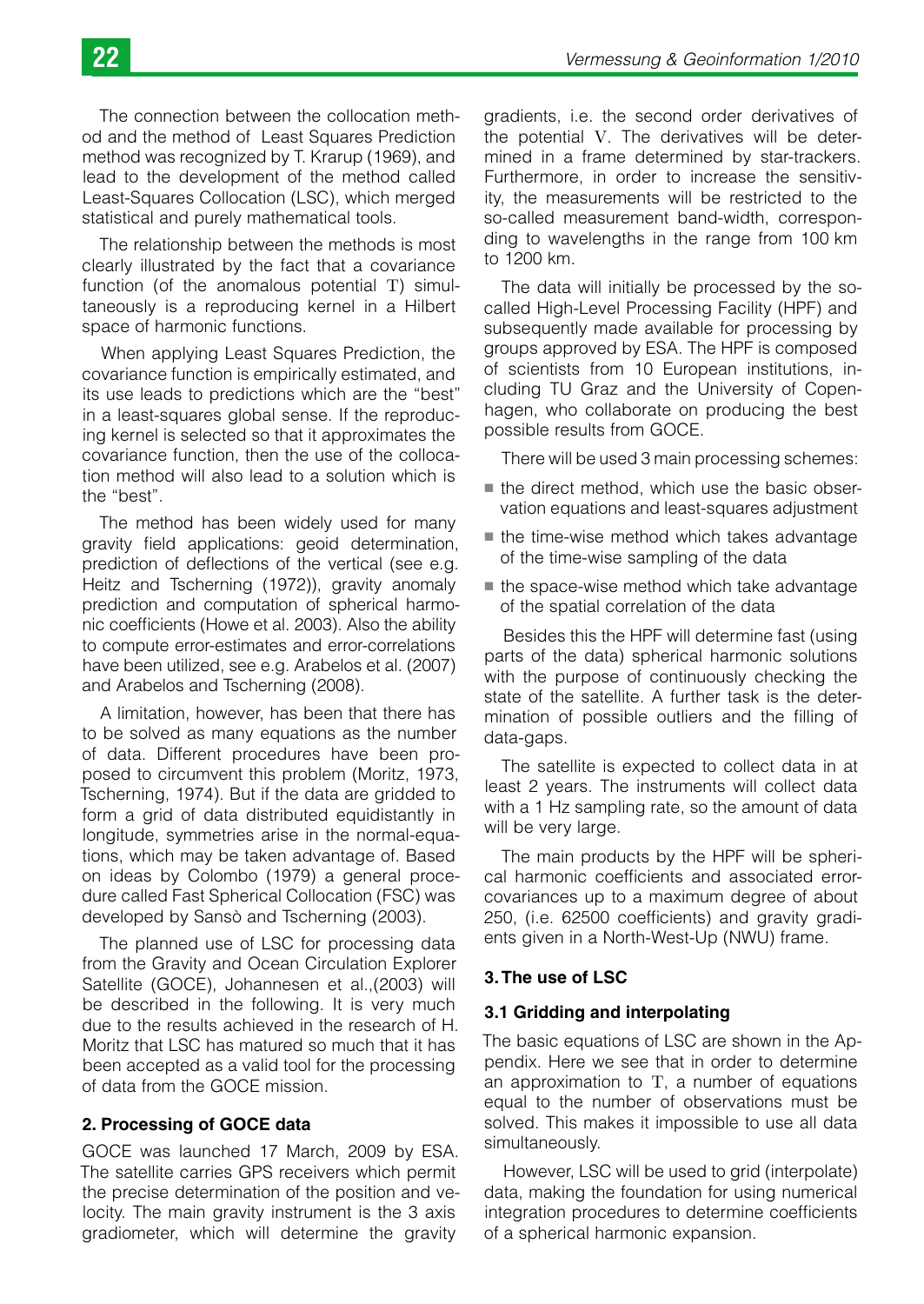Initially the energy-balance method is used to produce values of V from the velocity vector converted to kinetic energy and corrected for timevarying phenomena. This gives us values of T at orbit altitude which using LSC will produce values in a grid equidistant in longitude at mean satellite altitude (as well as error-estimates). From these data spherical harmonic coefficients up to a maximal degree 100 may be determined. Both numerical integration and Fast Spherical Collocation may be used to estimate these coefficients. The use of FSC, however, requires that the errors of the interpolated data are uncorrelated – which is not the case. Consequently the error-estimates and error-correlations of the coefficients will be under-estimated, see Arabelos and Tscherning (2008).

The availability of a low-degree and order spherical harmonic solution makes it possible to restitute the gravity gradients to their full power and have them represented in an NWU frame. Here again LSC will be used to produce several new grids equidistant in longitude on parallels at the same distance from the center of the Earth. As an example let us regard the second order radial derivative.

$$
\frac{\partial^2 T}{\partial r^2} = \frac{GM}{r^3} \sum_{i=2}^\infty \biggl(\frac{a}{r}\biggr)^i \sum_{j=-i}^i (i+1)(i+2) C_{ij} S_{ij}(\overline{\phi},\lambda)
$$

(see Appendix for the meaning of the different quantities). Consequently a spherical harmonic analysis will determine coefficients multiplied by  $(i+1)(i+2)/r^2$  from which we obviously can find the coefficients  $C_{ii}$ .

This gravity gradient may be used together with other components in a weighted numerical integration procedure, see Migliaccio et al. (2004, 2005, 2007). The use of FSC has also been investigated, but it resulted in coefficient estimates which were inferior to those obtained by numerical integration. Here it is appropriate to mention that the GOCE orbit inclination leaves two gaps at the poles, with no data. If these gaps are filled in with values computed from an existing spherical harmonic solution, the result will improve.

#### **3.2 Calibration of gravity gradients**

As mentioned above the gravity gradients will have values given with the highest precision in the measurement band-width. In order to extract these precise data Fourier analysis is applied in order to obtain data in the band. A similar analysis is made of data computed from a spherical harmonic model, and the values corresponding

to the measurement band-width are removed. The two time series are added, and we have "full" gravity gradients. These values are calibrated as described in Arabelos et al. (2007), Boumann et al. (2004 and 2008). In this calibration process LSC is applied in order to compute precise reference values over 5 selected areas, where the gravity field is smooth. The Fourier analysis is then applied on a time-series here with the enhanced values in the 5 areas and values derived from a spherical harmonic expansion outside the areas. Inside the areas the filtered calibrated values are compared to the filtered "enhanced" values. The comparison is done for each track which crosses the area, and it is checked that the two time-series have the same scale, see Bouman et al. (2008).

### **3.3 Gross-error detection and frametransformation**

The calibrated gravity gradients must be checked for gross-errors and converted from the instrument reference frame to the NWU frame.

The check for gross-errors may be done by predicting a gradient value from values nearby on the same track and comparing the difference to the error-estimate, see Tscherning (1991). The frame-transformation is simply done by selecting a local window, and then predicting the data in the NWU frame from the data in the instrument frame, see Tscherning (2004).

#### **4. Outlook**

The procedures for processing GOCE data by the HPF are "frozen" after having been checked in detail by ESA through simulations. The satellite should have been launched several years ago, and meanwhile computers have become faster and have facilities for multiprocessing (see e.g. Tscherning and Veicherts, 2007). If one considers that one of the main goals is the estimation of less than 70 000 numbers – coefficients – , then one may ask how much data are really needed, if one could select (cf. Arabelos and Tscherning, 2007) the "best" data from all the data collected during the expected 2 year lifetime of the satellite. A good guess is 10 times the number of coefficients, if one is able to select data which have uncorrelated noise, e.g. due to the fact that they have been measured at times a year or more apart. Also one may using LSC include precise ground data collected at the poles, so that one in the end have a dataset with 1 000 000 observations. The use of LSC with so many data will be a big but not impossible task.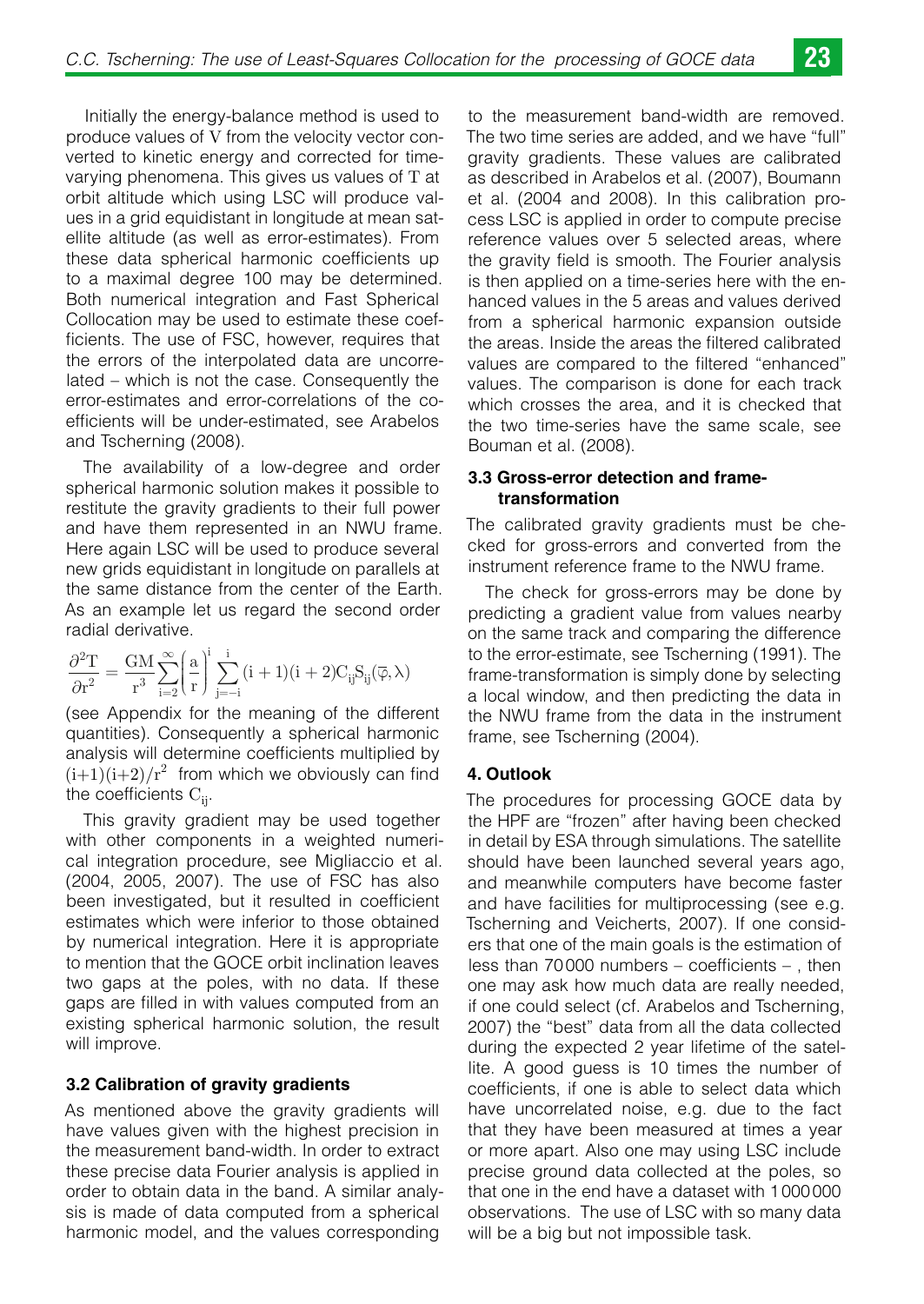#### **Appendix: Basic equations (cf. Heiskanen and Moritz, 1967 and Moritz 1980).**

The gravity potential W, is the sum of the potential V due to the attraction of the masses and the centrifugal potential. The anomalous potential is the difference between W and the normal potential U. In space quantities related to V are measured, while at the surface of the Earth W is the important quantity.  $T$  is however the same everywhere, because the centrifugal part is eliminated.

T may be represented by a series in spherical harmonics

$$
T(\overline{\phi},\lambda,r)=\frac{GM}{r}\!\sum_{i=2}^{\infty}\!\left(\!\frac{a}{r}\!\right)^{\!\!i}\sum_{j=-i}^{i}\!C_{ij}\!S_{ij}(\overline{\phi},\lambda)
$$

where r is the radial distance,  $\lambda$  the longitude,  $\overline{\varphi}$ the geocentric latitude,  $S<sub>ii</sub>$  the surface spherical harmonics and GM the product of the mass of the Earth and the gravitational constant and a is a scale-factor generally close to the semi-major axis of the earth's ellipsoid and  $C_{ii}$  the spherical harmonic coefficients.

The basic observation equation for LSC is

$$
\mathbf{y}_i = \mathbf{L}_i(\mathbf{T}_{LSC}) + \mathbf{e}_i + \mathbf{A}_i^{\mathrm{T}} \mathbf{X}, \text{ where}
$$

 $X$  are contingent parameters,  $A_i$  is a vector connecting parameters and the observations  $y_i$ ,  $\mathrm{e_{i}}$  is the error contribution.

Here the contribution from a contingent datum-transformation and a Earth Gravity Model must have been subtracted.

The estimate of  $T_{LSC}$  is obtained by

$$
\tilde{T}_{LSC}(P) = \left\{C_{Pi}\right\}^T \overline{C}^{-1} \left\{y - A^T X \right\}, \text{where}
$$

 $\overline{C} = \left\{ C_{ii} + \sigma_{ii} \right\}$ , and

 $\sigma_{ii}$  is the variance-covariances of the errors.

The estimate of the (M) parameters are obtained by

$$
\widetilde{\mathbf{X}} = \left(\mathbf{A}^{\mathrm{T}} \overline{\mathbf{C}}^{-1} \mathbf{A} + \mathbf{W}\right)^{-1} \left(\mathbf{A}^{\mathrm{T}} \overline{\mathbf{C}}^{-1} \mathbf{y}\right)
$$

The error-estimates and error-covariances,  $ec_{kl}$ are found with:

$$
\begin{aligned} &H_k = \left\{\mathrm{COV}(L_k, L_i)\right\}^T \overline{C}^{-1}, ~ \mathrm{MxN} ~ \mathrm{matrix} \\ &m_X^2 = \left(A^T \overline{C}^{-1} A + W\right)^{-1} \\ &\left\{\mathrm{ec}_{kl}\right\} = \left\{\sigma_{kl}\right\} - H_k \left\{\mathrm{cov}(L_j, L_l)\right\} + H_k A M_X (H_l A)^T \end{aligned}
$$

#### **Acknowledgement:**

Thanks to Prof. F.Migliaccio for suggesting improvements to the manuscript.

This paper was presented at the Colloquium "Scientific Geodesy" on the occasion of the 75th birthday of Helmut Moritz. Berlin Nov. 14, 2008.

#### **References:**

*Arabelos, D. and C.C. Tscherning:* On a strategy for the use of GOCE gradiometer data for the development of a geopotential model by LSC. 3rd Int. GOCE user workshop, ESA-ESRIN, 6-8 2006, ESA-SP-627, pp. 69-75, 2007.

*Arabelos, D., R. Forsberg and C.C. Tscherning:* On the a-priori estimation of error-covariance functions. A feasibilty study. Geoph. J. Int., doi:10.1111/j.1365- 246X.2007.03460.x. 2007.

*Arabelos, D. and C.C. Tscherning:* Error-covariances of the estimates of spherical harmonic coefficients computed by LSC, using second-order radial derivative functionals associated with realistic GOCE orbits. J.Geodesy, DOI 10.1007/s00190-008-0250-0, 2008.

*Arabelos, D., C.C. Tscherning and M. Veicherts:* External calibration of GOCE SGG data with terrestrial gravity data: A simulation study. IAG Proceedings 130, pp. 337-344, Springer Verlag, 2007.

*Bouman, J., R. Koop, R. Haagmans, J. Mueller, N. Sneuw, C.C. Tscherning and P. Visser:* Calibration and Validation of GOCE Gravity Gradients. Proceedings IAG Symp. Vol. 128, pp. 265-270, Springer Verlag 2004.

*Bouman, J., S. Rispens, T. Gruber, R. Koop, E. Schrama, P. Visser, C.C. Tscherning and M. Veicherts:* Pre-processing of gravity gradients at the GOCE High-level J.Geodesy, doi:/10.1007/s00190-008-0279-9 , 2008.

*Colombo, O.:* Optimal estimation from data regularly sampled on a sphere with applications in geodesy. Reports of the Dep. of Geodetic Science, No. 291, The Ohio State University, Columbus, 1979.

*Heiskanen, W.A. and H. Moritz:* Physical Geodesy. W.H. Freeman & Co, San Francisco, 1967.

*Heitz, S. and C.C. Tscherning:* Comparison of two Methods of Astro-Gravimetric Geoid Determination based on Least Squares Prediction and Collocation. Tellus, Vol. XXIV, No. 3, pp. 271-276, 1972.

*Howe, E., L. Stenseng and C.C. Tscherning:* Analysis of one month of CHAMP state vector and accelerometer data for the recovery of the gravity potential. Advances in Geoscience, (2003), 1, p. 1-4, 2003.

*Johannesen, J.A., G. Balmino, C. Le Provost, R. Rummel, R. Sabadini, H. Suenkel, C.C. Tscherning, P. Visser, P. Woodworth, C.H. Huges, P. LeGrand, N. Sneeuw,*  F. Perosanz, M. Aguirre-Martinez, H. Rebhan and M. Drink*water:* The European Gravity Field and Stedy-State Ocean Circulation Explorer Mission: Impact on Geophysics, Surveys of Geophysics, Vol. 24, no. 4, pp. 339-386, 2003.

*Krarup, T.:* A Contribution to the Mathematical Foundation of Physical Geodesy. Meddelelse no. 44, Geodætisk Institut, København 1969.

*Migliaccio, F., M. Reguzzoni, F. Sansó and C.C. Tscherning:* The Performance of the space-wise approach to GOCE data analysis, when statistical homogenization is applied. Newton's Bulletin, No. 2, Published by BGI and IdGS, 2005.

*Migliaccio, F., M. Reguzzoni, F. Sanso and C.C. Tscherning:* An enhanced space-wise simulation for GOCE data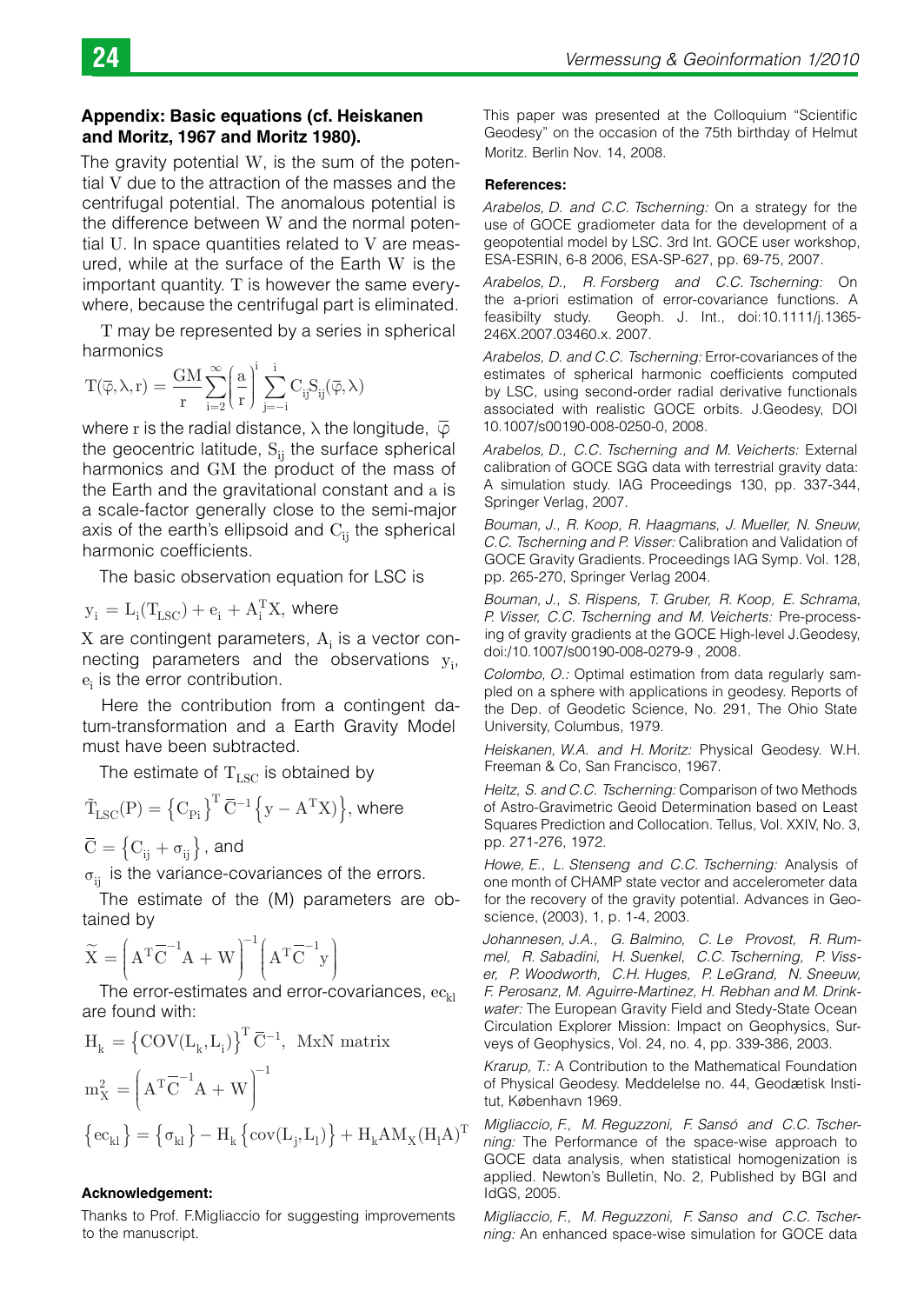EPOSA integriert als Einziger beide Satellitensysteme GPS und GLONASS. Die Folge: hochgenaue Positionsdaten, schnellste Ergebnisse in Echtzeit und beste räumliche Abdeckung – selbst bei schwierigen Bedingungen! Exakte Infos auf www.eposa.at



وباست لمقاربهما ومارهما ومباهما ومباهما ومارهما ومارهما ومباهدا ومارها ومباريهما ومناسبات

المماهيات والماميات والمواقية المواقيع والمواقي والمواقي

**Andere vermessen genau. Wir punktgenau. In Echtzeit.**